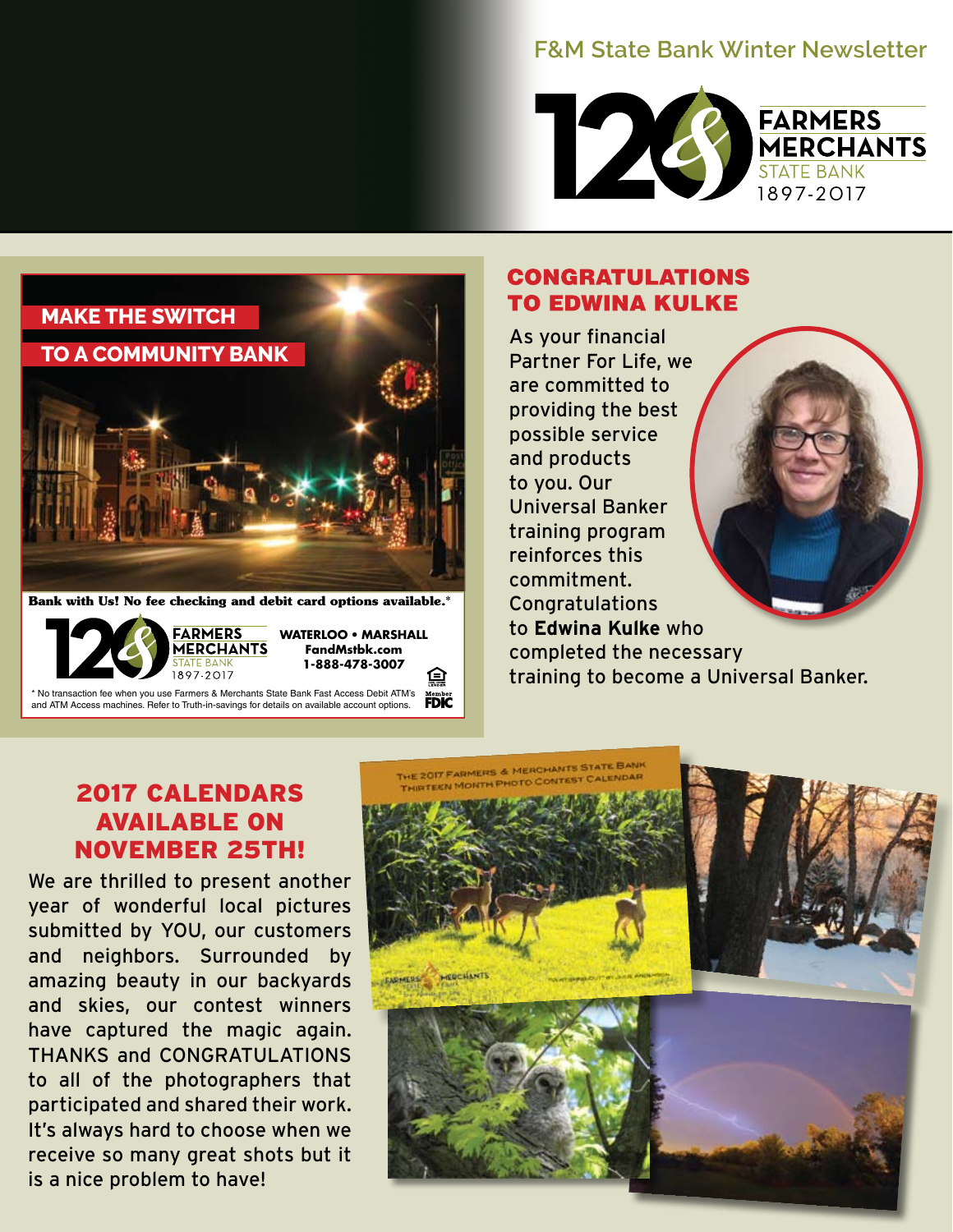# **Simple Steps to Online Safety**

#### F&M Bank President Bill Campbell recommended that we share a few tips from ReadyWisconsin to keep you safe from cybercrime.



#### Protect Personal Information:

- **Make your password a sentence:** A strong password is a sentence that is at least 12 characters long. Focus on positive sentences or phrases that you like to think about and are easy to remember (for example, "I love country music.").
- **Unique account, unique password:** Having separate passwords for every account helps to thwart cybercriminals. At a minimum, separate your work and personal accounts and make sure your critical accounts have the strongest passwords.
- **Write it down and keep it safe:** Everyone can forget a password. Keep a list that's stored in a safe, secure place away from your computer. Consider using a password manager to keep track of your passwords.
- **Get two steps ahead:** Turn on two-step authentication also known as two-step verification or multi-factor authentication – on accounts where available. Two-factor authentication can use anything from a text message to your phone or a biometric like your fingerprint to provide enhanced account security.

#### Connect With Care:

- **When in doubt, throw it out:** Links in emails, social media posts and online advertising are often how cybercriminals try to steal your personal information. Even if you know the source, if something looks suspicious, delete it.
- **Get savvy about Wi-Fi hotspots:** Limit the type of business you conduct and adjust the security settings on your device to limit who can access your machine.
- **Protect your \$\$:** When banking and shopping, check to be sure the site is security enabled. Look for web addresses with "https://" which means the site takes extra measures to help secure your information. "http://" is not secure.

#### Be Web Wise:

- **Stay current:** Keep pace with new ways to stay safe online.
- **Think before you act:** Be wary of communications that implore you to act immediately, offer something that sounds too good to be true or ask for personal information.
- **Back it up:** Protect your valuable work, music, photos and other digital information by making an electronic copy and storing it safely.

#### Be Your Online Guardian:

- **Personal information is like money.** Information such as your purchase history or location, has value – just like money. Be thoughtful about who gets that information and how it's collected through apps and websites.
- **Be aware of what's being shared:** Set the privacy and security settings on web services and devices to your comfort level for information sharing.
- **Share with care:** Think before posting about yourself and others online. Consider what a post reveals, who might see it and how it could be perceived now and in the future.

#### Visit http://readywisconsin.wi.gov for more information.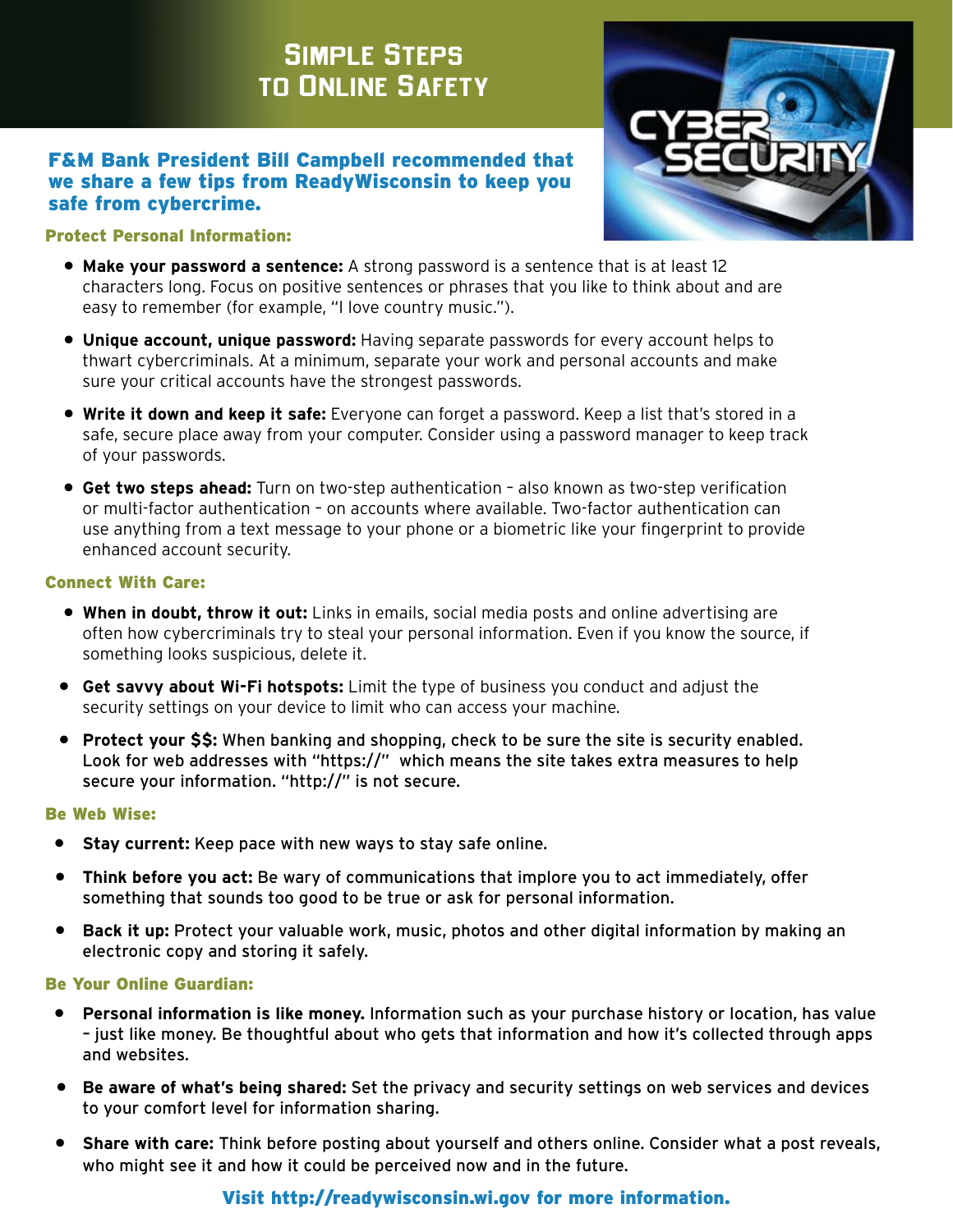## **ANNUAL SHAREHOLDERS MEETING ON APRIL 18, 2017**



Our annual Shareholders meeting will be held in the Waterloo Community room on April 18, 2017. 2017 is our 120th year and we will be celebrating our anniversary in some very fun ways each quarter. Watch for details!



Thank you for showing your support to the Marshall~Waterloo Food Pantry and all of the causes in our communities  $\sim$  too many to mention but all important.

## A 'VISIBLE" IMPROVEMENT COMING SOON

Our Online Banking and Bill Payment will soon have a new look that we think you will enjoy using. It's simple, streamlined and straight forward. Look for it soon and see what you think!

We have announced that this change is in the works so that you will know it is coming. We will officially tell you when the site change will be live so that you can feel secure AND confident about your transactions.